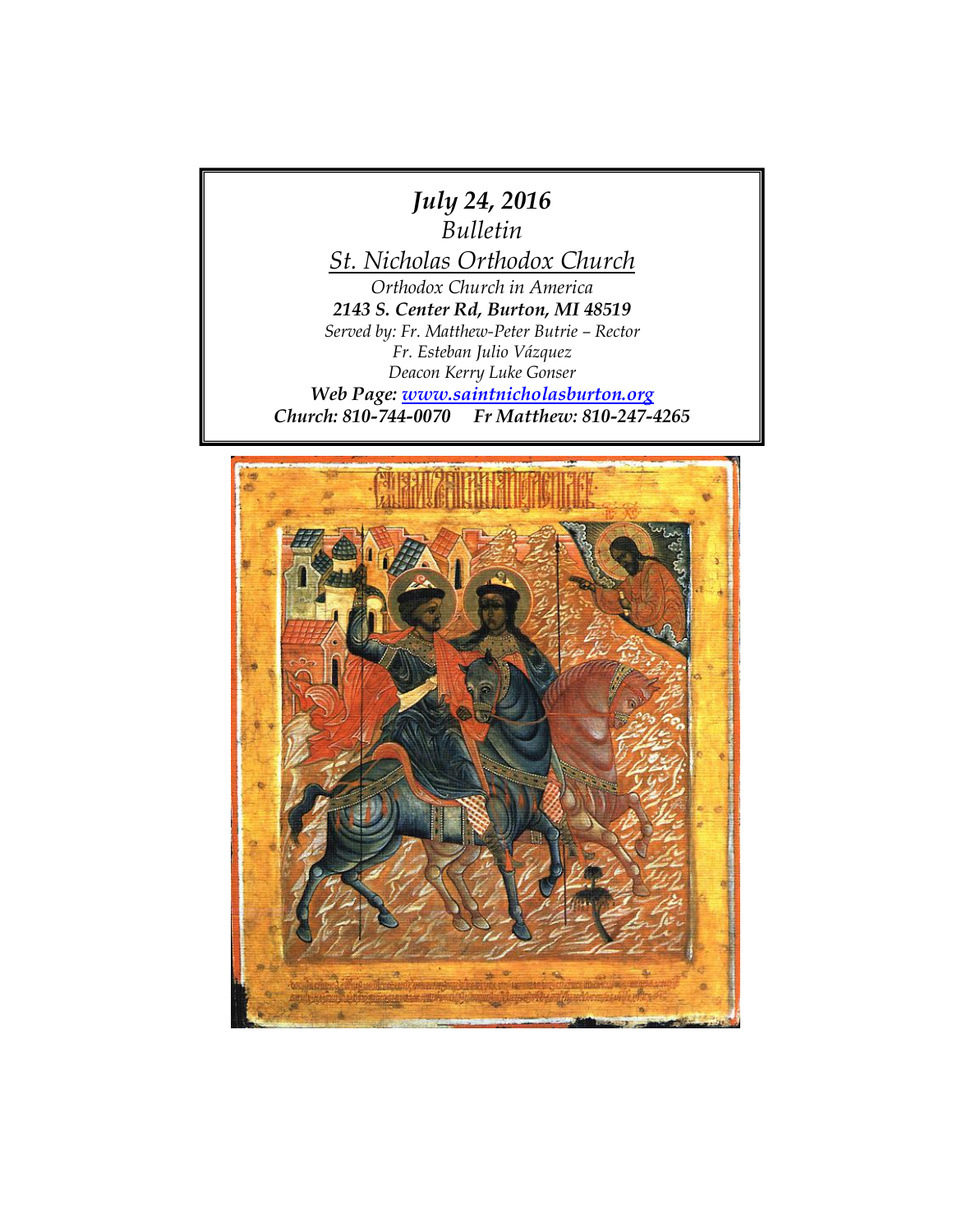## **SUNDAY, JULY 24, 2016 5TH SUNDAY AFTER PENTECOST —** Tone 4. **Martyr Christina of Tyre (ca. 300). Holy Martyrs and Passionbearers Boris and Gleb, in Baptism Roman and David (1015). Ven. Polycarp, Archimandrite of the Kiev Caves (1182).**

# **TROPARIA**

**(Tone 4)** When the women Disciples of the Lord learned from the Angel the joyous message of the Resurrection, they cast away the ancestral curse and elatedly told the Apostles: "Death is overthrown! Christ God is risen, granting the world great mercy!"

**(Tone 4)** Your lamb Christine calls out to You, O Jesus, in a loud voice:"I love You, my Bridegroom and in seeking You, I endure suffering. In baptism I was crucified so that I might reign in You, and I died so that I might live with You. Accept me as a pure sacrifice, for I have offered myself in love!" Through her prayers save our souls, since You are merciful!

**(Tone 4)** In truth you were revealed to your flock as a rule of faith, a model of meekness, and teacher of abstinence, so you won the heights by humility, and riches by poverty, O Holy Father Nicholas, intercede with Christ God to save our souls.

## **KONTAKION**

**(Tone 6)** Protection of Christians never failing, Mediatress before the Creator, ever constant. Do not despise the voice of prayer of sinners, but in your goodness come to help us who faithfully call upon you. Hasten to entreat, hurry to pray, O Theotokos, interceding always for those honor you.

## *The Prokeimenon in the Fourth Tone:* **O Lord, how manifold are Thy works! / In wisdom hast Thou made them all!**

*v:* **Bless the Lord, O my soul! O Lord my God, Thou art very great!**

## **THE READING FROM THE EPISTLE OF THE HOLY APOSTLE PAUL TO THE ROMANS (10:1-10)**

*Brethren*, my heart's desire and prayer to God for Israel is that they may be saved. I bear them witness that they have a zeal for God, but it is not enlightened. For, being ignorant of the righteousness that comes from God, and seeking to establish their own, they did not submit to God's righteousness. For Christ is the end of the law, that everyone who has faith may be justified. Moses writes that the man who practices the righteousness which is based on the law shall live by it. But the righteousness based on faith says; Do not say in your heart, "Who will ascend into heaven?" (that is, to bring Christ down) or "Who will descend into the abyss?" (that is, to bring Christ up from the dead). But what does it say? The word is near you, on your lips and in your heart (that is, the word of faith which we preach); because, if you confess with your lips that Jesus is Lord and believe in your heart that God raised him from the dead, you will be saved. For man believes with his heart and so is justified, and he confesses with his lips and so is saved.

#### *Alleluia, Tone 4*

*v:* **Go forth, prosper and reign, for the sake of meekness, righteousness and truth.** *v:* **For Thou lovest righteousness, and doth hate iniquity.**

#### **THE READING FROM THE HOLY GOSPEL ACCORDING TO SAINT MATTHEW (8:28-9:1)**

At that time, when Jesus came to the other side, to the country of the Gadarenes, two demoniacs met him, coming out of the tombs, so fierce that no one could pass that way. And behold, they cried out, "What have you to do with us, O Son of God? Have you come here to torment us before the time?" Now a herd of many swine was feeding at some distance from them. And the demons begged him, "If you cast us out, send us away into the herd of swine." And he said to them, "Go." So they came out and went into the swine; and behold, the whole herd rushed down the steep bank into the sea, and perished in the waters. The herdsmen fled, and going into the city they told everything, and what had happened to the demoniacs. And behold, all the city came out to meet Jesus; and when they saw him, they begged him to leave their neighborhood. And getting into a boat he crossed over and came to his own city.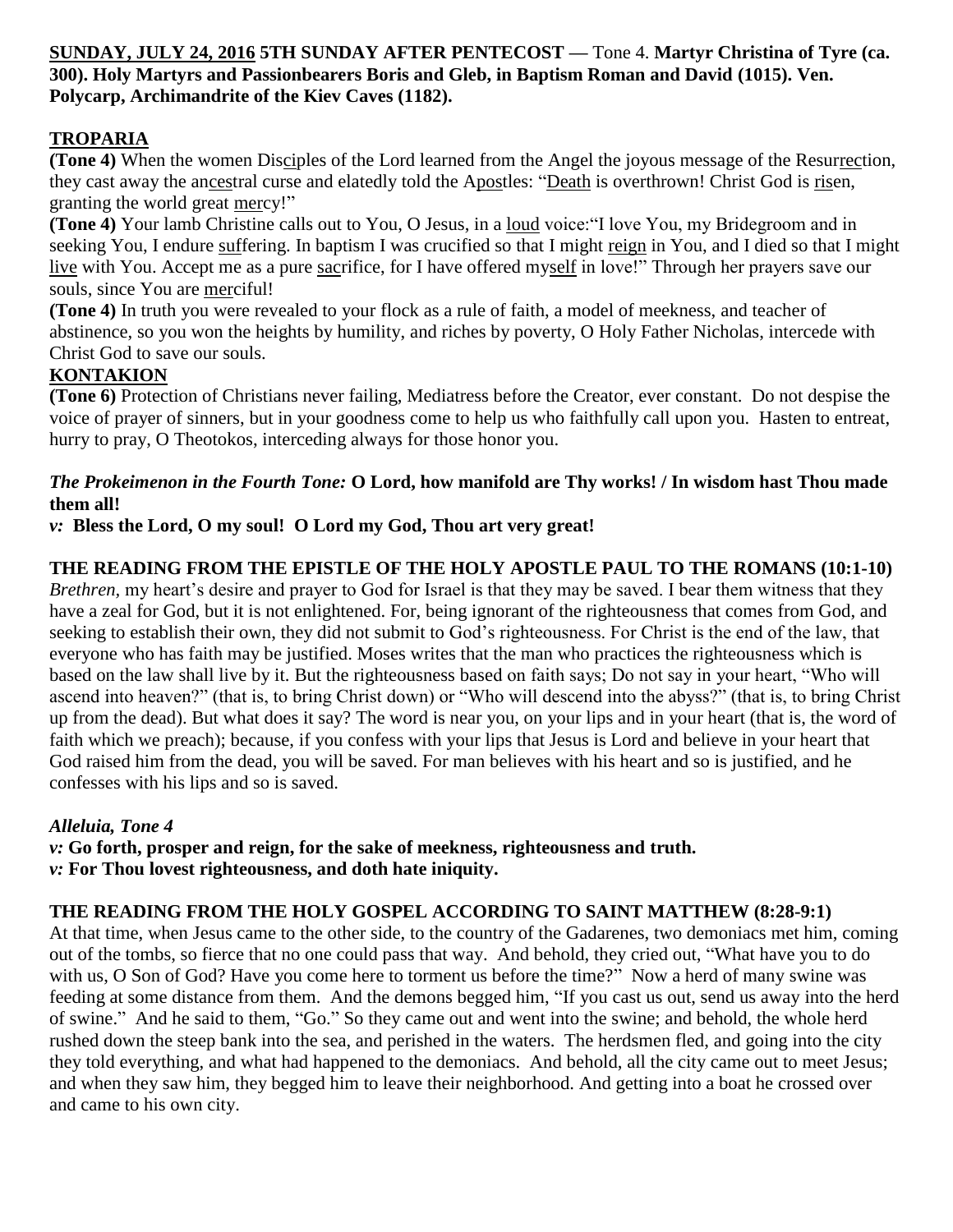#### **COMMUNION HYMN**

Praise the Lord from the heavens, praise Him in the highest! Alleluia, Alleluia, Alleluia!

Martyrs and Passion-Bearers Boris and Gleb

Saint Boris was one of the sons of St Vladimir (July 15), and was named Romanus at his Baptism. After their father's death the eldest son Sviatopolk planned to kill his brothers Boris, Gleb, and Yaroslav in order to seize power. He sent a message to Boris, pretending that he wished to live in peace with him, and to increase Boris's land holdings inherited from their father.

Some of Vladimir's advisers told Boris that he should take the army and establish himelf as ruler of Kiev. St Boris, however, said that he could never lift his hand against his own brother. Unfortunately, Sviatopolk was not so scrupulous. He came to the town of Vyshegorod to ask its leaders if they were loyal to him. They assured him that they were ready to die for him.

Sviatopolk sent assassins to the Alta to kill Boris, who already knew that his brother wanted him dead. When they arrived they heard him chanting psalms and praying before an icon of Christ. He asked the Lord to strengthen him for the suffering he was about to endure. He also prayed for Sviatopolk, asking God not to count this against him as sin.

Then he lay down upon his couch, and the assassins stabbed him with their lances, and also killed some of Boris's servants. Wrapping Boris in a cloth, they threw him onto a wagon and drove off with him. When Sviatopolk saw that he was still breathing, he sent some men to finish him off with swords.

St Boris received the crown of martyrdom in 1015. He and his brother Gleb became known as Passion-Bearers, since they did not resist evil with violence.

July 24, 2016 ခရွို့လ ခရွို့လ ခရွို့လ ခရွို့လ ခရွို့လ ခရွို့လ ခရွို့လ ခရွို့လ ခရွို့လ ခရွို့လ ခရွို့လ ခရွို့လ ခရွို့လ ခရွို့လ **CANDLE INTENTIONS FOR THE HEALTH AND BLESSINGS OF**  Happy Birthday & God's Blessings Dorothy Goodman Jo Ann Havens Health & God's Blessings Christy Panoff on her birthday July 21 & names days July, 24  $\ldots$  Angelo & Christine Special Intention Joe Tome Health & God's Blessings Nicholas & Margaret Butrie Dorothy, Debbie, Ralph Joe & Sarah Adelaida, Feodosiy, Oleg, Irina, Galina, Nikolay, Nikolay, Andzey, Vladislava, Alexander Irina Sivergina Special Intention Happy Birthday & God's Blessings Linda Branoff on her birthday July, 21 Angelo & Christine Fr. Joe, Fr. Moses, Fr. Lavrenty, Deacon Anthony, Aaron, Efrem, Jo Ann, Nikolai, Gloria, Laurie, Walt & Zina, Dorothy, Jeanette, Reggie, Ruth, Stojan & Mira, Bosa, Joseph, Helen, Ted & Marlene, Gladys, my family & friends Joe Tome

#### **CANDLE INTENTIONS FOR ALL THOSE IN BLESSED REPOSE**

| Peter Popoff                                                                                                   | Alex and Magda Popoff |
|----------------------------------------------------------------------------------------------------------------|-----------------------|
| Joseph Kantor                                                                                                  | Jo Ann Havens         |
| ခရွို့လ ခရွို့လ ခရွို့လ ခရွို့လ ခရွို့လ ခရွို့လ ခရွို့လ ခရွို့လ ခရွို့လ ခရွို့လ ခရွို့လ ခရွို့လ ခရွို့လ ခရွိုင |                       |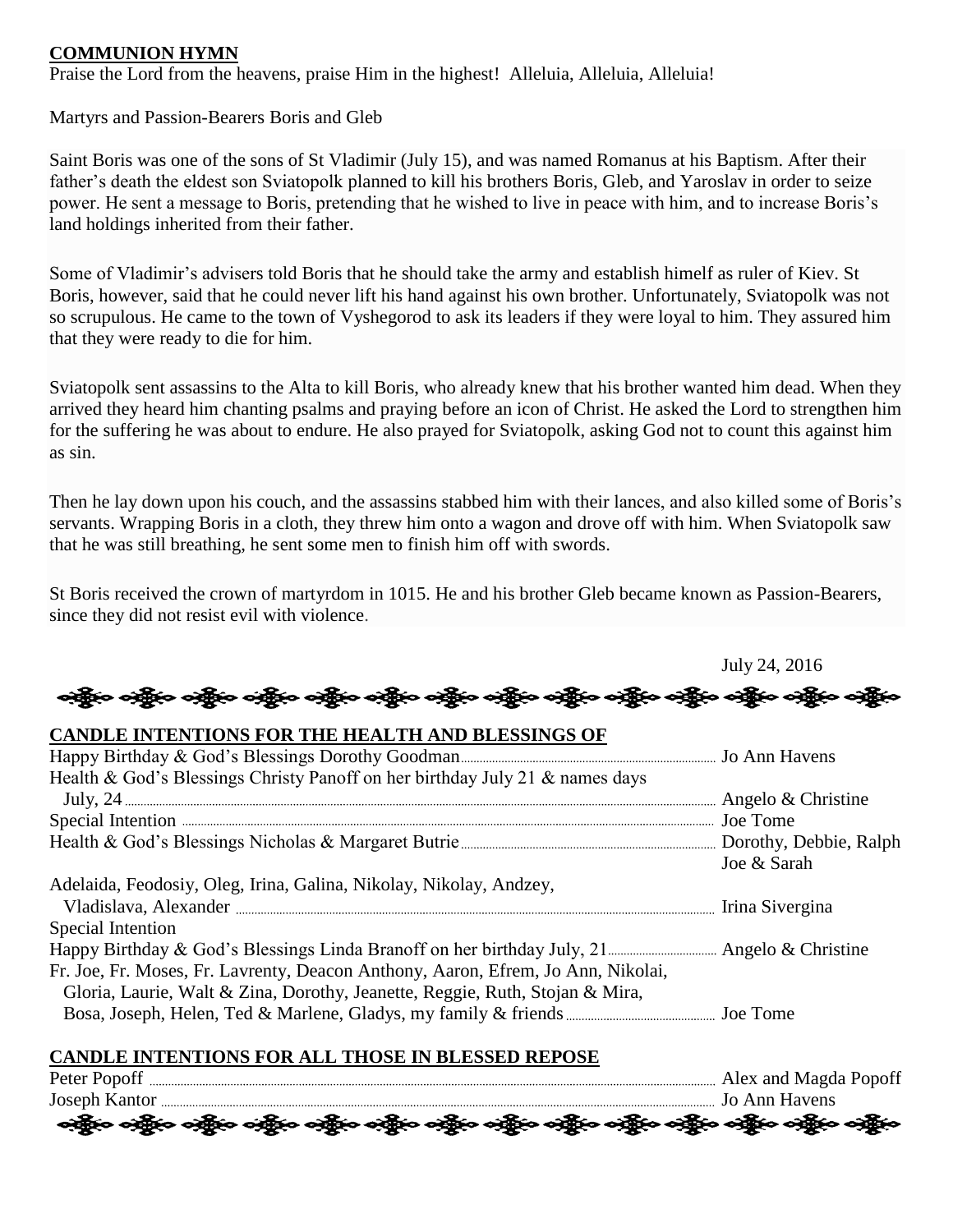Welcome all of our friends and visitors to St. Nicholas! Please join us for fellowship, coffee and donuts in our parish hall. Volunteers are needed to serve this morning.

**PLACE YOUR AD IN OUR 100TH ANNIVERSARY COMMEMORATIVE BOOK** Please check out the display in the hall with all the information and ad sponsorship forms. We would like to have all the ads in by July 31. Don't miss out, fill out a form and submit it today!

**PAN-ORTHODOX VACATION CHURCH SCHOOL** will be held at St. Mary Magdalene, August 10-13. Fliers with more information are available in the parish hall as are registration forms and volunteer information sheets. They are looking for volunteers from grade seven to adult if you would like to volunteer to help, please call Meghan Durand at 810-610-3693.

# **CHARITY MINISTRIES**

**HOPE IN A BOX** is collecting Diapers for the month of July. Place the items in the Blue Box in the hall. Catholic Charities Community Closet will distribute the items.

**FOOD DRIVE** Place non-perishable food items in the other blue box in the hall.

**NORTH END SOUP KITCHEN We serve Thursday, August 4 from 9 am to 1 pm.**

Father Matthew will be on vacation July 11 – July 30. In case of a pastoral emergency you may reach Fr. Gabriel Bilas 330-285-1740, Fr. Angelo Maggos 810-471-0316 or Fr. Robert Royer 810-919-9485.

**2016 MACEDONIAN OPEN** The Macedonian Open Committee would like to extend their sincere THANK YOU to all of this year's Participants, Sponsors, and Donors for making the 36th Macedonian Open Golf Outing such a success. We are proud to announce that this year's Macedonian Open raised \$16,555 for the Church's Parish Pride fund! Thank You to each and every one of you who helped make that possible, especially our volunteers on the golf course: Calvin & Ruth Conrad, Sarah Neely, Alexis Nedanis & Samantha Kilbourne.

**JACKPOT FUNDRAISER** Fliers for this race and walk are available in the hall. To register for the walk, run or scavenger hunt go to jackpotevent.com. The 2 mile walk is not competitive, not timed, just a fun walk in a beautiful park. The walk is handicap accessible and dogs are welcome. We rented the largest pavilion for the day so feel free to stick around with your family and friends. The park offers a small beach, paddle boats, fishing, bike trails, volleyball, horseshoes and several play gym areas. All participants are included in prize drawings after the race. Several volunteers will be needed for the event. There will be a sign up sheet with detailed jobs just like our church picnic. Items needed: monetary donation, Amazon gift cards, I Tunes gift cards and/or an inexpensive fit-bit. If anyone has a radio station contacts for advertisement please see Kristin Hart. Contact Kristin Hart [kristinhart@outlook.com](mailto:kristinhart@outlook.com) 810-965-4750 to volunteer or for more information.

**PAN ORTHODOX SOFTBALL GAME** will be held on Sunday, September 4 at St. John Catholic School in Fenton. Everyone is welcome to play. There will be a picnic with hot dogs and hamburgers following the game. Everyone is invited to attend! A signup sheet is in the parish hall, also a flier with more information.

**PROSHORA BAKERS** we are in need of Prosphora. If you are able to make Prosphora, please make 4 loaves at a time. You may bring the loaves to church during office hours or on Sunday mornings.

**OCEC CHURCH SCHOOL TEACHER TRAINING** will be held at St. George on Saturday, August 27 from 9:30 am - 4:30 pm. This is open to anyone in the parish who would like to participate. There are information/registration forms in the parish hall.

We are also looking for anyone willing to serve as church school teachers in various capacities: team teachers and substitutes. If you are interested or have any questions contact Matushka Lisa